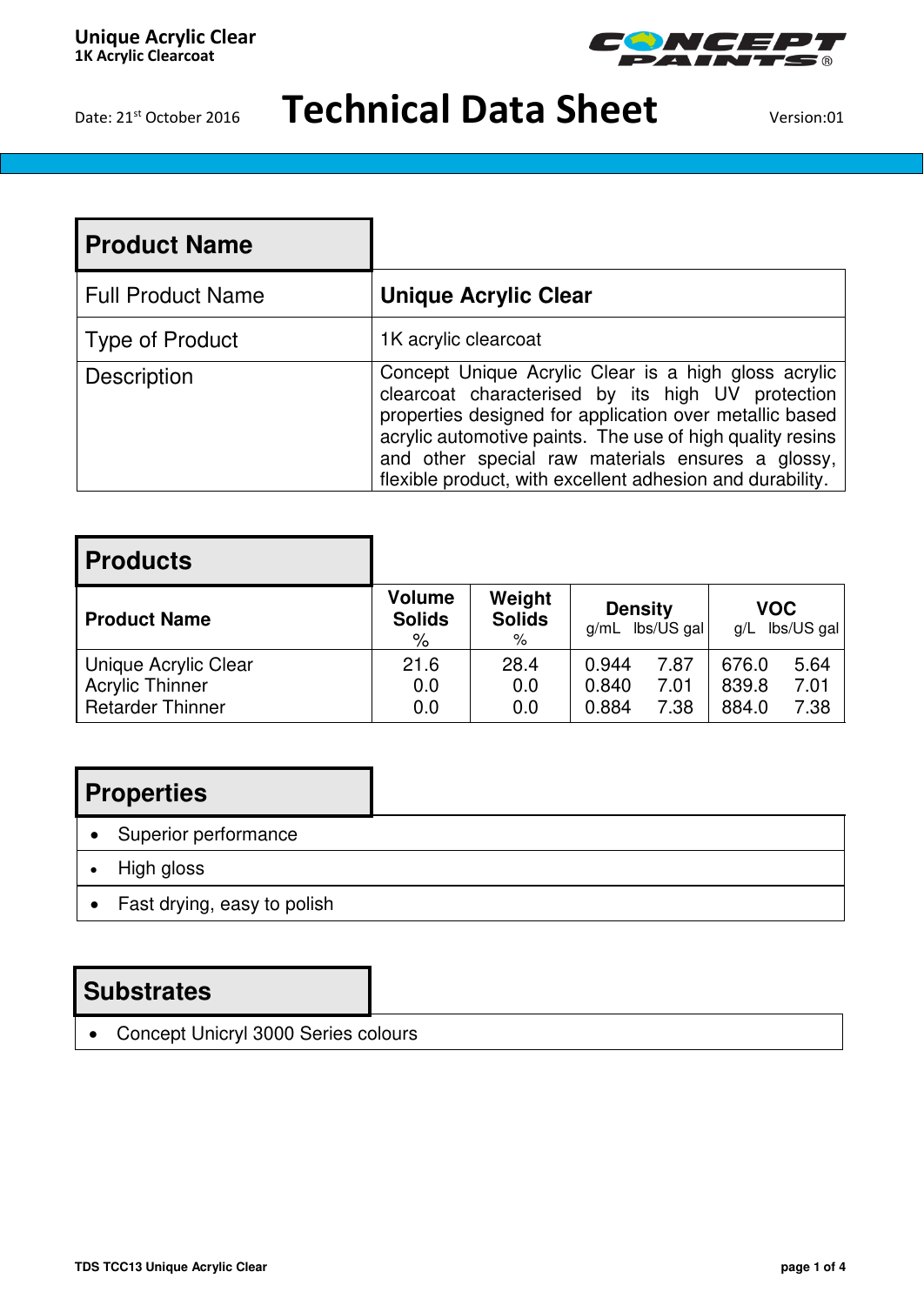

| Substrate Preparation                            |                                                                                     |  |
|--------------------------------------------------|-------------------------------------------------------------------------------------|--|
| $\overline{\mathbf{r}}$<br><b>All Substrates</b> | All surfaces must be clean and free from any<br>contamination prior to application. |  |

| <b>Product Preparation</b>                                                                                                                                                                             |                                            |                                                                                                          |                                                          |                                            |                                 |  |
|--------------------------------------------------------------------------------------------------------------------------------------------------------------------------------------------------------|--------------------------------------------|----------------------------------------------------------------------------------------------------------|----------------------------------------------------------|--------------------------------------------|---------------------------------|--|
|                                                                                                                                                                                                        | <b>Reducer</b>                             | 150% (v/v) Concept Acrylic Thinner<br>5-10% Concept Retarder Thinner, if required (to minimize blooming) |                                                          |                                            |                                 |  |
|                                                                                                                                                                                                        | <b>Pot life</b><br>@ 25°C (77°F)           | N/A                                                                                                      |                                                          |                                            |                                 |  |
| ္ပ                                                                                                                                                                                                     | <b>Spray</b><br>viscosity<br>@ 25°C (77°F) | <b>BSB 4 Cup</b><br>Ford 4 Cup                                                                           | $18-19 s$<br>$16-17 s$                                   |                                            |                                 |  |
|                                                                                                                                                                                                        | <b>Spray</b><br>equipment                  | <b>Gun type</b>                                                                                          | <b>Spray</b><br><b>Fluid tip</b><br>pressure             |                                            | <b>Spray</b><br><b>Distance</b> |  |
|                                                                                                                                                                                                        |                                            | <b>Gravity Feed</b>                                                                                      | $1.3 - 1.4$ mm<br>$0.051 - 0.055"$                       | 200-240 kPa<br>2.0-2.4 bar<br>30-35 psi    | 15-20 cm<br>6-8 inch            |  |
|                                                                                                                                                                                                        |                                            | <b>Suction feed</b>                                                                                      | $1.3 - 1.4$ mm<br>$0.051 - 0.055"$                       | 200-240 kPa<br>2.0-2.4 bar<br>30-35 psi    | 15-20 cm<br>6-8 inch            |  |
| <b>HVLP</b>                                                                                                                                                                                            |                                            | <b>HVLP</b>                                                                                              | $1.2 - 1.3$ mm<br>$0.047 - 0.051"$                       | 40-70 kPa<br>$0.4 - 0.7$ bar<br>$6-10$ psi | 15-20 cm<br>6-8 inch            |  |
|                                                                                                                                                                                                        | <b>Number of</b><br>coats                  | $2 - 3$                                                                                                  | Apply two to three even coats.<br>Avoid heavy wet coats. |                                            |                                 |  |
|                                                                                                                                                                                                        | <b>DFT</b> Maximum<br>Recommended          | 40-50 µm<br>1.6-2.0 mils                                                                                 |                                                          |                                            |                                 |  |
|                                                                                                                                                                                                        | <b>Flash off time</b><br>@ 25°C (77°F)     | 5 min between coats                                                                                      |                                                          |                                            |                                 |  |
|                                                                                                                                                                                                        | <b>Drying</b>                              | <b>Air Dry</b><br>@ 25°C (77°F)                                                                          | 40-60 min                                                |                                            |                                 |  |
|                                                                                                                                                                                                        | <b>Polishing</b>                           | Sand with P1200 before polishing                                                                         |                                                          |                                            |                                 |  |
| This data relates only to the material designated herein and does not apply to use in combination<br>with any other material or any process. The data is not to be considered as a warranty or quality |                                            |                                                                                                          |                                                          |                                            |                                 |  |

specification and we assume no liability in connection with its use.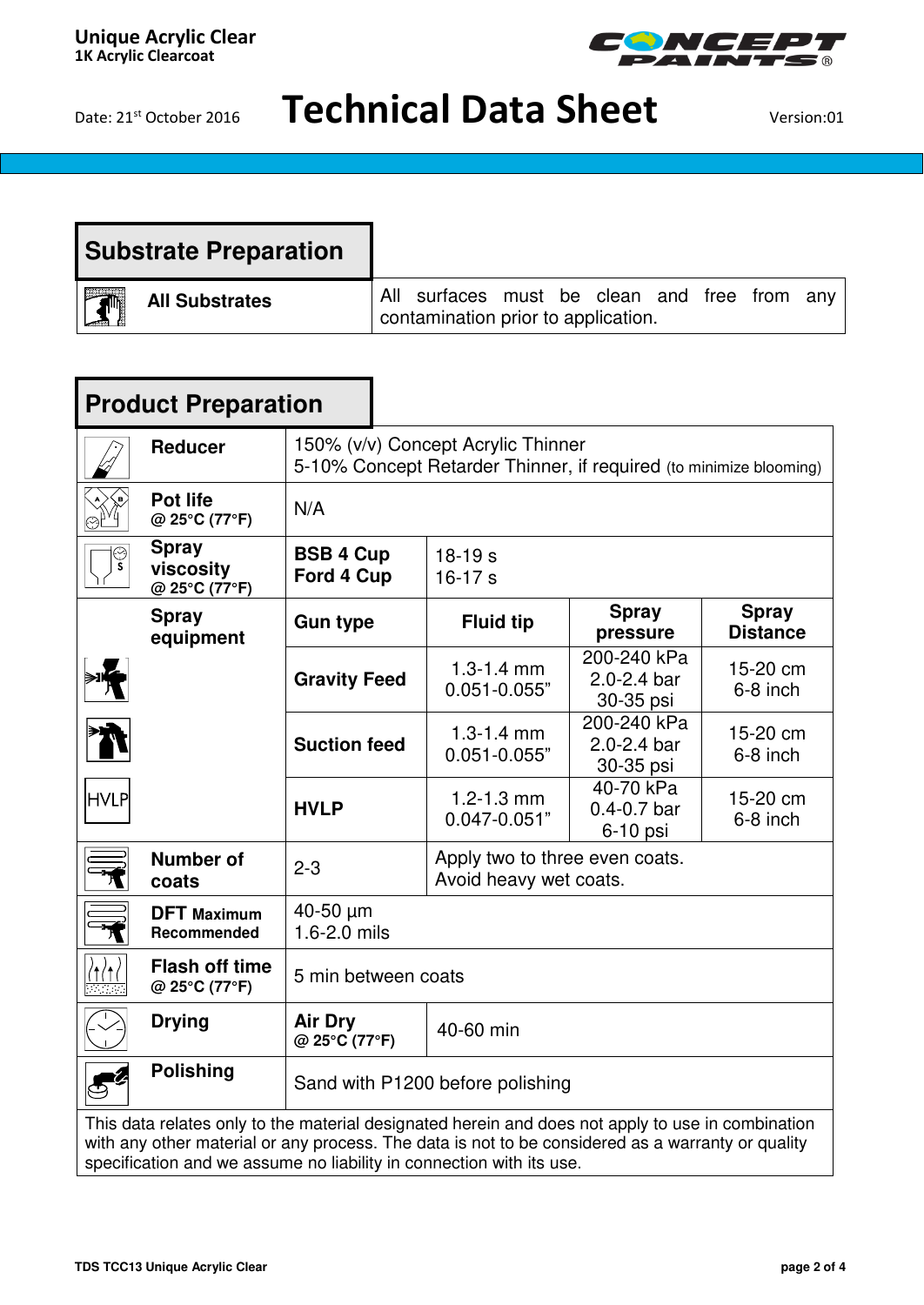

| <b>Remarks</b> |                                                                                                                    |
|----------------|--------------------------------------------------------------------------------------------------------------------|
| W)             | Stir all products thoroughly each time before use.<br>Stir the mixture well after the weigh-out of the components. |
| $= 10F / 10C$  | Surface temperature must always be a minimum of 3°C<br>$(5^{\circ}F)$ above dew point.                             |

## **Equipment Cleaning**

Use recommended Concept Paints cleaner

| Dry Film Properties | After 7 days drying,<br>when compared to similar technology products. |
|---------------------|-----------------------------------------------------------------------|
| UV protection       | High                                                                  |
| <b>Flexibility</b>  | High                                                                  |
| <b>Adhesion</b>     | Excellent                                                             |
| <b>Durability</b>   | Excellent                                                             |

| <b>Product Data</b>         |                                                                                |  |
|-----------------------------|--------------------------------------------------------------------------------|--|
| <b>Colour</b>               | Water white                                                                    |  |
| <b>Theoretical Coverage</b> | Approx. 5.0 m <sup>2</sup> /L (205 ft <sup>2</sup> /US gal) @ recommended DFT  |  |
| <b>Shelf Life</b>           | 36 months in an unopened container<br>at room temperature, away from sunlight. |  |

| <b>Product Packaging</b>         |                               |                                                                           |                                                |
|----------------------------------|-------------------------------|---------------------------------------------------------------------------|------------------------------------------------|
| <b>Product Code 1</b>            | <b>Product Code 2</b>         | <b>Product Name</b>                                                       | <b>Package Size</b>                            |
| A07C/CLR<br>A08C/ACR<br>A08C/RET | 3569000<br>8029200<br>8109200 | Unique Acrylic Clear<br><b>Acrylic Thinner</b><br><b>Retarder Thinner</b> | 1L, 4L, 20L<br>1L, 4L, 20L, 60L<br>1L, 4L, 20L |